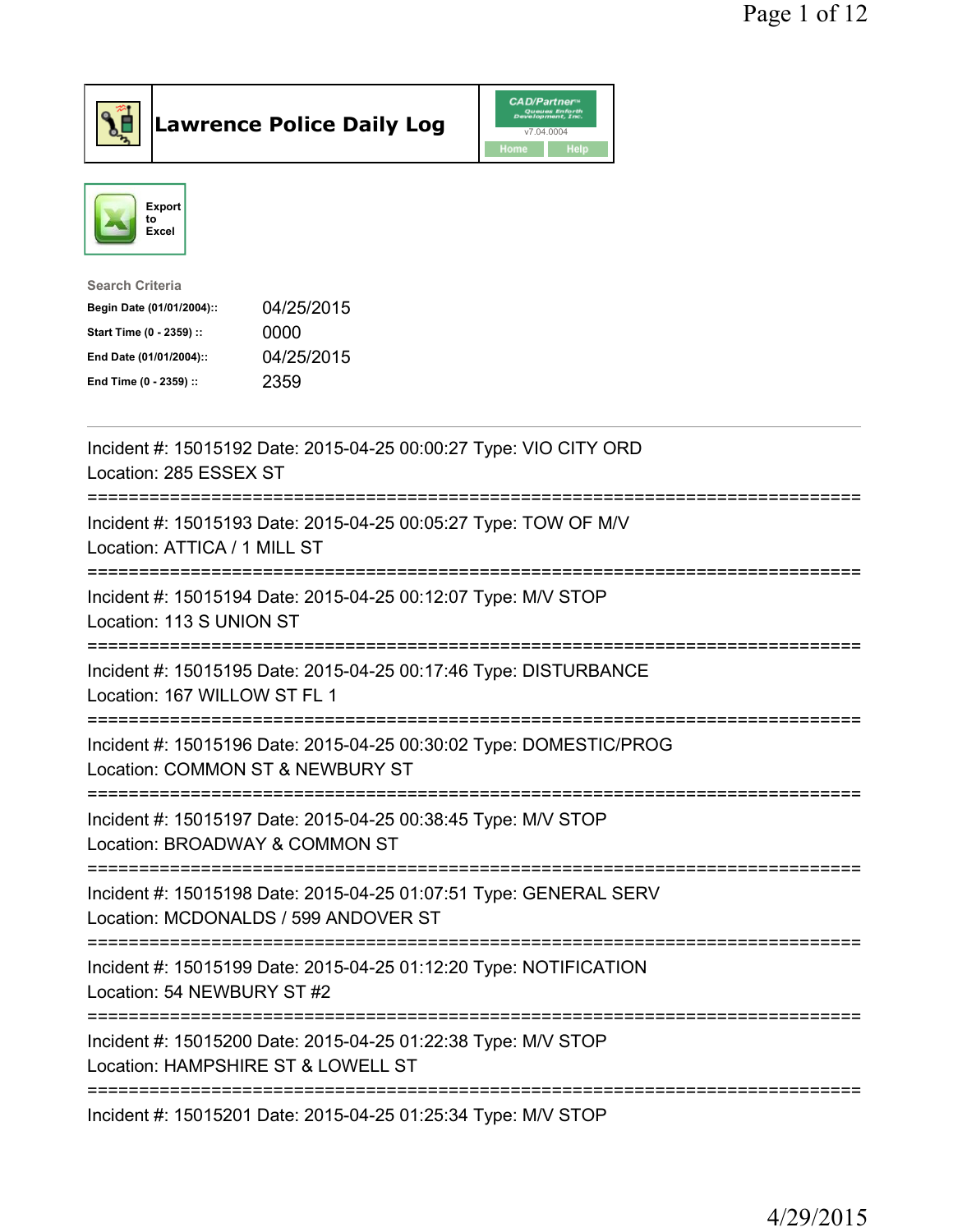Location: ESSEX & LOWELL =========================================================================== Incident #: 15015202 Date: 2015-04-25 01:45:55 Type: M/V STOP Location: BROADWAY & HAVERHILL ST =========================================================================== Incident #: 15015203 Date: 2015-04-25 02:06:03 Type: M/V STOP Location: BROADWAY & ESSEX ST =========================================================================== Incident #: 15015204 Date: 2015-04-25 02:07:48 Type: E911 HANGUP Location: RIO BAR AND GRILL / 9 APPLETON ST =========================================================================== Incident #: 15015205 Date: 2015-04-25 02:12:04 Type: M/V STOP Location: BROADWAY & HAVERHILL ST =========================================================================== Incident #: 15015206 Date: 2015-04-25 02:13:56 Type: NOISE ORD Location: 85 BENNINGTON ST FL 1 & 2 =========================================================================== Incident #: 15015207 Date: 2015-04-25 02:18:50 Type: ALARMS Location: 95 E HAVERHILL ST =========================================================================== Incident #: 15015208 Date: 2015-04-25 02:22:19 Type: M/V STOP Location: ESSEX ST & LAWRENCE ST =========================================================================== Incident #: 15015209 Date: 2015-04-25 02:23:46 Type: M/V STOP Location: BROADWAY & LOWELL ST =========================================================================== Incident #: 15015210 Date: 2015-04-25 02:35:46 Type: M/V STOP Location: BENNINGTON ST & FERN ST =========================================================================== Incident #: 15015211 Date: 2015-04-25 02:39:23 Type: M/V STOP Location: 406 BROADWAY =========================================================================== Incident #: 15015212 Date: 2015-04-25 02:39:25 Type: M/V STOP Location: BENNINGTON ST & STEARNS AV =========================================================================== Incident #: 15015214 Date: 2015-04-25 02:56:22 Type: NOISE ORD Location: BIG N' BEEFY / 415 BROADWAY =========================================================================== Incident #: 15015213 Date: 2015-04-25 02:56:50 Type: DISORDERLY Location: LAWRENCE ST & PARK ST =========================================================================== Incident #: 15015215 Date: 2015-04-25 03:01:46 Type: DK (DRUNK) Location: 271 BROADWAY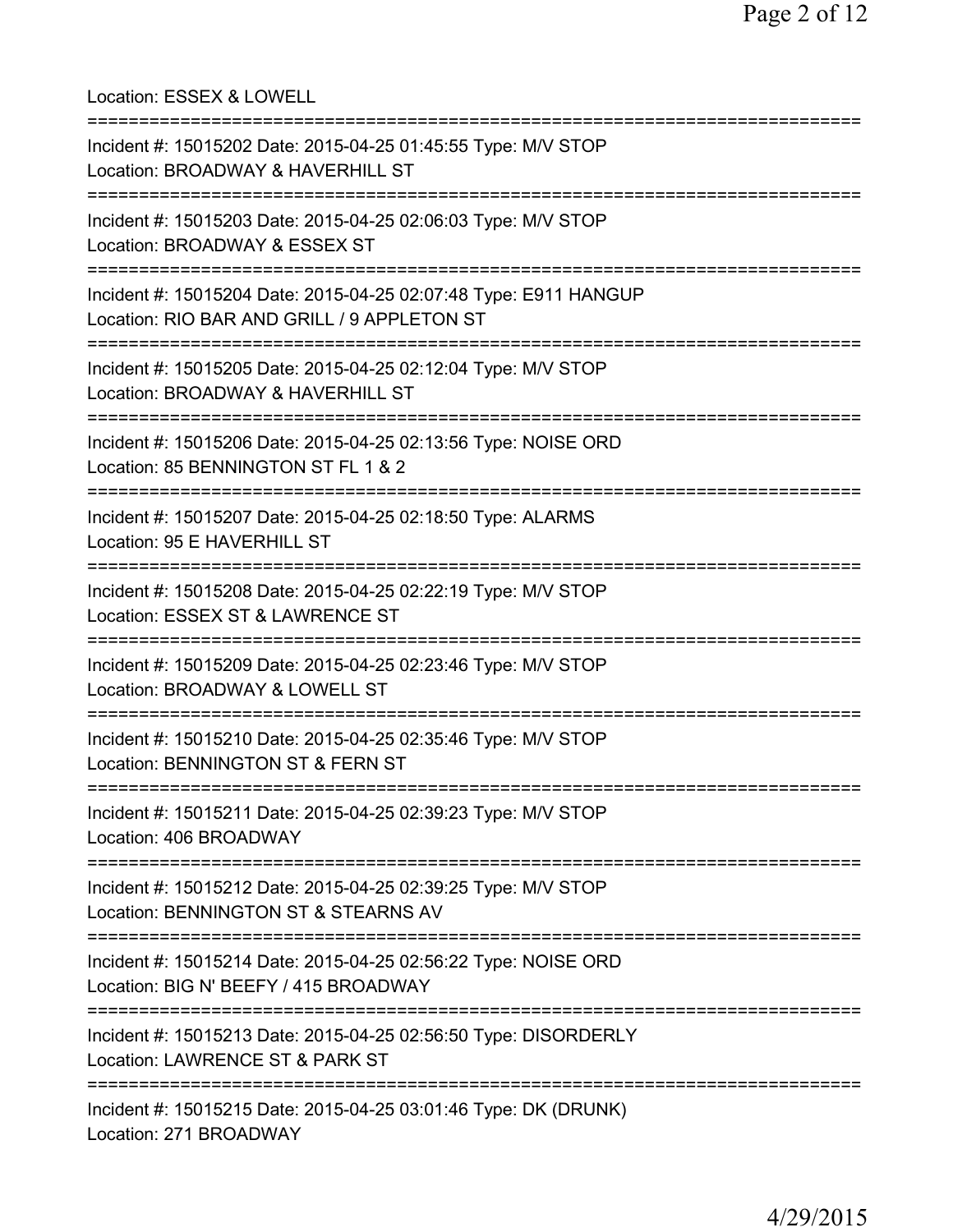| Incident #: 15015216 Date: 2015-04-25 03:20:54 Type: M/V STOP<br>Location: HAMPSHIRE ST & LOWELL ST                                                   |
|-------------------------------------------------------------------------------------------------------------------------------------------------------|
| Incident #: 15015217 Date: 2015-04-25 03:26:00 Type: M/V STOP<br>Location: BROADWAY & MANCHESTER ST<br>====================                           |
| Incident #: 15015218 Date: 2015-04-25 03:27:29 Type: NOISE ORD<br>Location: 8 DIAMOND ST FL 1                                                         |
| Incident #: 15015219 Date: 2015-04-25 03:32:28 Type: DISORDERLY<br>Location: 1 WENDELL ST                                                             |
| Incident #: 15015220 Date: 2015-04-25 03:33:24 Type: NOISE ORD<br>Location: 141 BERKELEY ST                                                           |
| --------------------------------<br>Incident #: 15015221 Date: 2015-04-25 05:01:50 Type: A&B D/W PAST<br>Location: 8 WENDELL ST                       |
| Incident #: 15015222 Date: 2015-04-25 05:37:38 Type: M/V STOP<br>Location: CANAL ST & MARSTON ST                                                      |
| Incident #: 15015223 Date: 2015-04-25 06:11:38 Type: E911 HANGUP<br>Location: 53 CONGRESS ST                                                          |
| Incident #: 15015224 Date: 2015-04-25 06:14:45 Type: ALARMS<br>Location: POLLO TIPICO / 190 LAWRENCE ST                                               |
| Incident #: 15015225 Date: 2015-04-25 07:00:58 Type: PARK & WALK<br>Location: BROADWAY & PARK ST                                                      |
| =========================<br>Incident #: 15015226 Date: 2015-04-25 07:21:11 Type: ALARMS<br>Location: L.A. LINA EXPRESS MULTI SERVICE / 91 S BROADWAY |
| Incident #: 15015227 Date: 2015-04-25 07:29:25 Type: NEIGHBOR PROB<br>Location: 80 BUNKERHILL ST                                                      |
| Incident #: 15015228 Date: 2015-04-25 07:34:57 Type: HIT & RUN M/V<br>Location: 240 BROADWAY                                                          |
| Incident #: 15015229 Date: 2015-04-25 07:48:32 Type: LARCENY/PAST<br>Location: 140 WOODLAND ST                                                        |
|                                                                                                                                                       |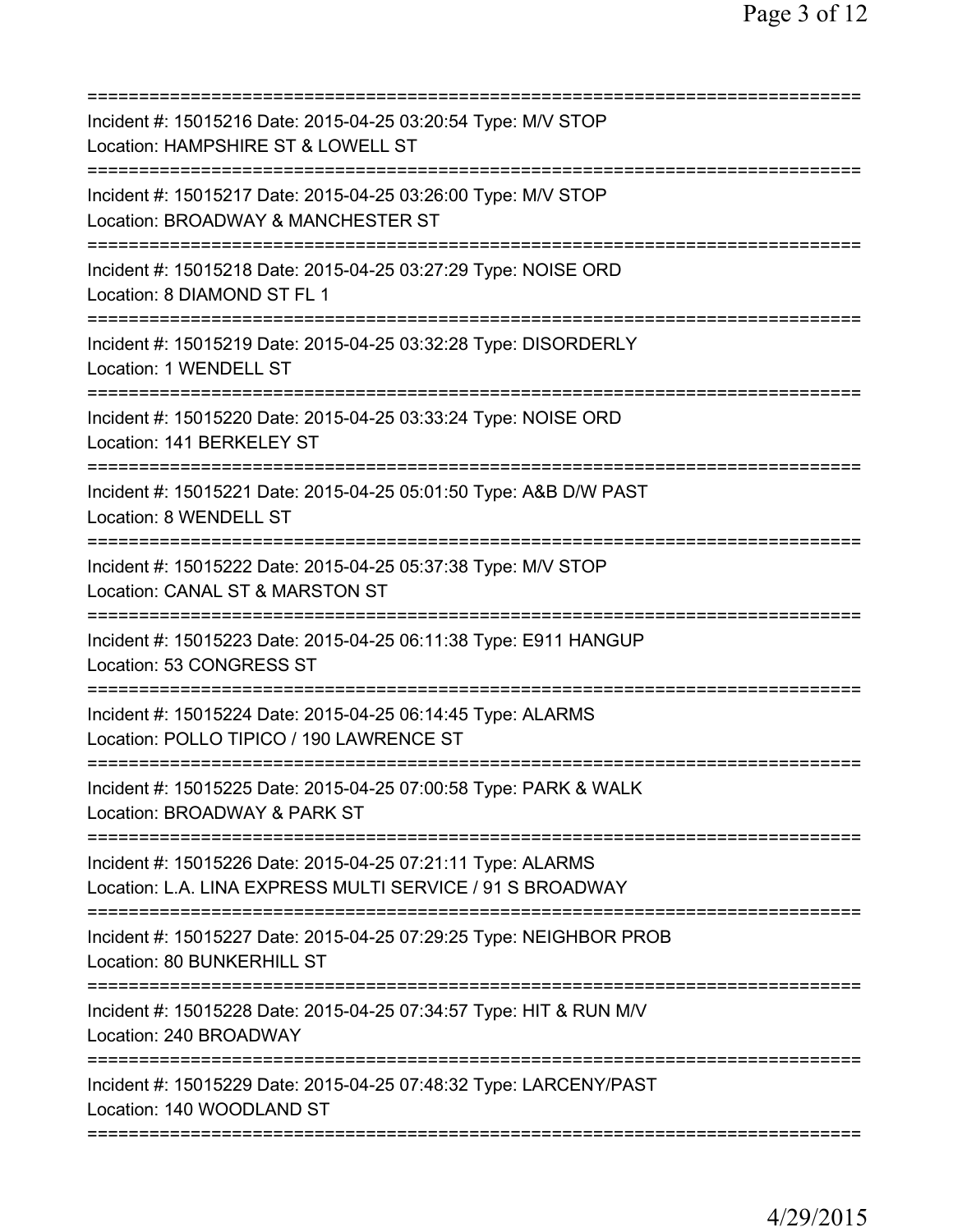| Incident #: 15015230 Date: 2015-04-25 08:52:33 Type: GENERAL SERV<br>Location: 254 S BROADWAY                     |
|-------------------------------------------------------------------------------------------------------------------|
| Incident #: 15015231 Date: 2015-04-25 08:57:52 Type: ALARMS<br>Location: 73 WINTHROP AV                           |
| Incident #: 15015232 Date: 2015-04-25 09:17:26 Type: PARK & WALK<br><b>Location: BROADWAY</b>                     |
| Incident #: 15015233 Date: 2015-04-25 09:17:48 Type: PARK & WALK<br><b>Location: BROADWAY</b>                     |
| Incident #: 15015234 Date: 2015-04-25 09:21:38 Type: GENERAL SERV<br>Location: LOAN USA / 92 BROADWAY             |
| Incident #: 15015235 Date: 2015-04-25 09:37:11 Type: M/V STOP<br>Location: COMMON ST & LAWRENCE ST                |
| Incident #: 15015236 Date: 2015-04-25 09:46:29 Type: ALARM/HOLD<br>Location: HESS / 500 S UNION ST                |
| Incident #: 15015237 Date: 2015-04-25 09:50:04 Type: SUS PERS/MV<br>Location: 155 BAILEY ST                       |
| ----------<br>Incident #: 15015238 Date: 2015-04-25 09:54:09 Type: M/V STOP<br>Location: S UNION ST & WINTHROP AV |
| Incident #: 15015239 Date: 2015-04-25 09:57:34 Type: TOW OF M/V<br>Location: 40 CHESTER ST                        |
| Incident #: 15015240 Date: 2015-04-25 10:07:45 Type: KEEP PEACE<br>Location: 158 WATER ST                         |
| Incident #: 15015241 Date: 2015-04-25 10:11:02 Type: PARK & WALK<br><b>Location: BROADWAY</b>                     |
| Incident #: 15015242 Date: 2015-04-25 10:11:51 Type: PARK & WALK<br><b>Location: BROADWAY</b>                     |
| Incident #: 15015243 Date: 2015-04-25 10:14:58 Type: TOW OF M/V<br>Location: 23 FARLEY ST                         |
| Incident #: 15015244 Date: 2015-04-25 10:18:09 Type: M/V STOP                                                     |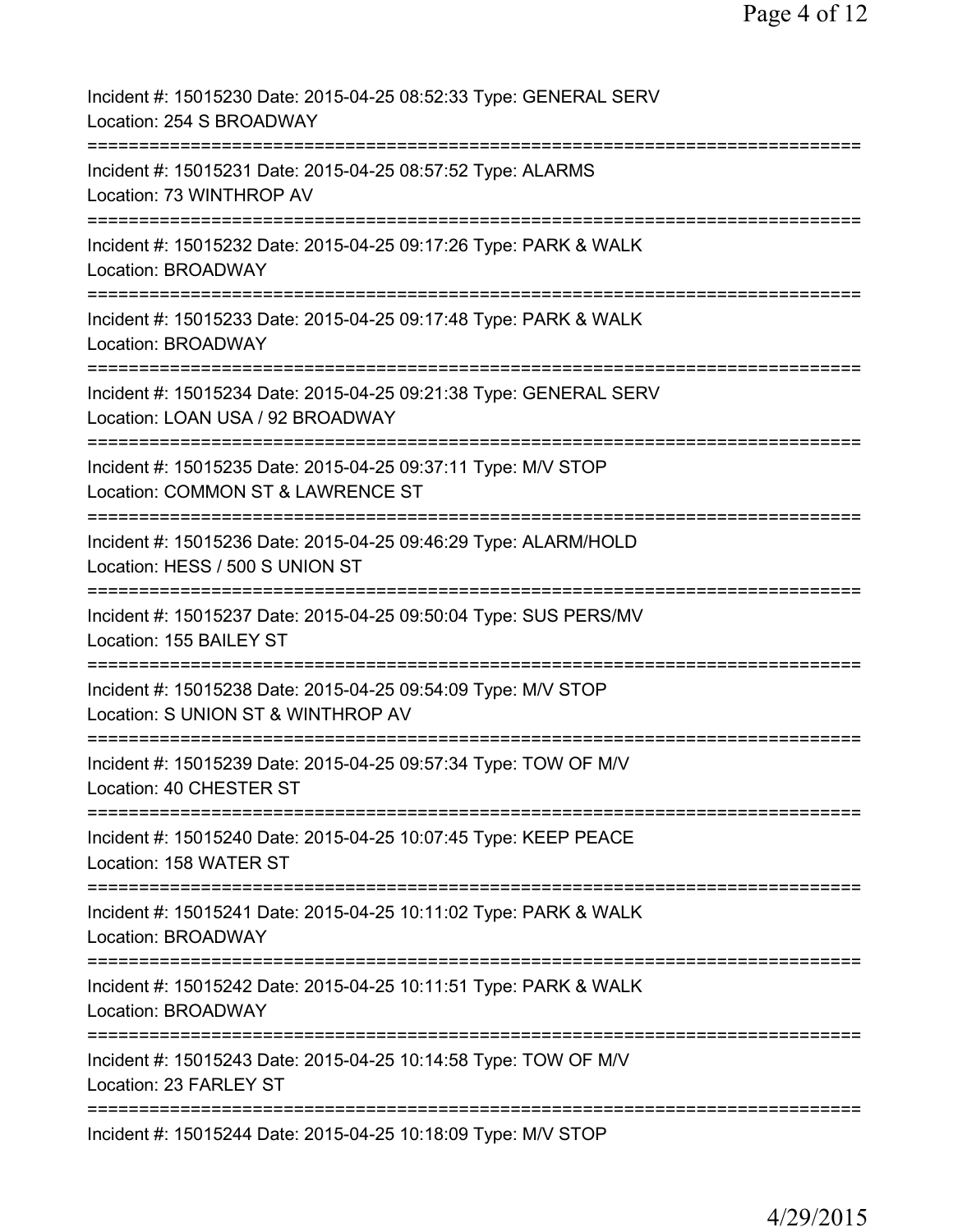Location: 439 S UNION ST =========================================================================== Incident #: 15015245 Date: 2015-04-25 10:26:32 Type: M/V STOP Location: 11 LAWRENCE ST =========================================================================== Incident #: 15015246 Date: 2015-04-25 10:32:15 Type: M/V STOP Location: 48 MELROSE ST =========================================================================== Incident #: 15015247 Date: 2015-04-25 10:33:21 Type: VANDALISM Location: 236 BROADWAY =========================================================================== Incident #: 15015248 Date: 2015-04-25 10:40:08 Type: LIC PLATE STO Location: 270 CANAL ST =========================================================================== Incident #: 15015249 Date: 2015-04-25 10:45:56 Type: M/V STOP Location: 305 ESSEX ST =========================================================================== Incident #: 15015250 Date: 2015-04-25 10:46:25 Type: LARCENY/PAST Location: 11 MONROE ST =========================================================================== Incident #: 15015251 Date: 2015-04-25 11:01:08 Type: M/V STOP Location: 407 ESSEX ST =========================================================================== Incident #: 15015252 Date: 2015-04-25 11:07:18 Type: PARK & WALK Location: BROADWAY =========================================================================== Incident #: 15015253 Date: 2015-04-25 11:08:02 Type: DISTURBANCE Location: 31 SUMMER ST =========================================================================== Incident #: 15015254 Date: 2015-04-25 11:26:38 Type: SUS PERS/MV Location: BROADWAY & CONCORD ST =========================================================================== Incident #: 15015255 Date: 2015-04-25 11:31:17 Type: ALARM/BURG Location: LARRY'S SERVICE STATION / 665 HAVERHILL ST =========================================================================== Incident #: 15015256 Date: 2015-04-25 11:45:50 Type: GENERAL SERV Location: METHUEN ST & MILL ST =========================================================================== Incident #: 15015257 Date: 2015-04-25 11:59:56 Type: M/V STOP Location: BRADFORD ST & BROADWAY =========================================================================== Incident #: 15015258 Date: 2015-04-25 12:08:41 Type: UNWANTEDGUEST Location: 151 BENNINGTON ST FL 3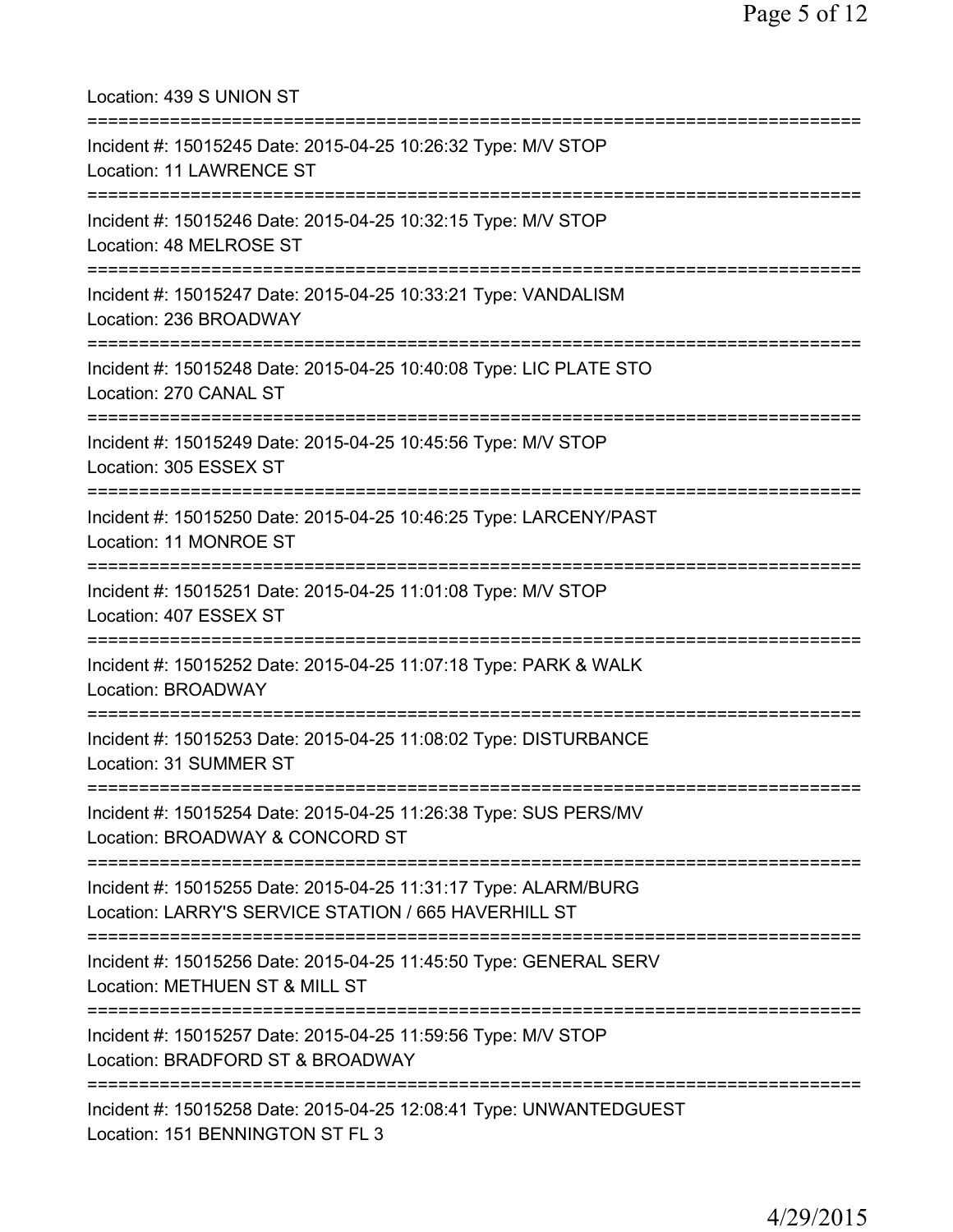| Incident #: 15015259 Date: 2015-04-25 12:48:26 Type: ALARM/BURG<br>Location: ESPERANZA ACADEMY / 198 GARDEN ST                              |
|---------------------------------------------------------------------------------------------------------------------------------------------|
| Incident #: 15015260 Date: 2015-04-25 13:16:30 Type: ALARM/BURG<br>Location: 155 HAVERHILL ST                                               |
| Incident #: 15015261 Date: 2015-04-25 13:29:49 Type: KEEP PEACE<br>Location: APPLIANCE CORNER, INC. / 199 LOWELL ST                         |
| Incident #: 15015262 Date: 2015-04-25 13:46:02 Type: AUTO ACC/NO PI<br>Location: LAWRENCE ST & MYRTLE ST                                    |
| Incident #: 15015263 Date: 2015-04-25 13:47:26 Type: UNWANTEDGUEST<br>Location: 146 PROSPECT ST FL 2                                        |
| Incident #: 15015264 Date: 2015-04-25 13:47:47 Type: WARRANT SERVE<br>Location: 13 JORDAN ST #APT1                                          |
| Incident #: 15015265 Date: 2015-04-25 13:51:51 Type: DISTURBANCE<br>Location: 133 ESSEX ST                                                  |
| Incident #: 15015266 Date: 2015-04-25 14:14:03 Type: NOISE ORD<br>Location: 83 WEST ST FL 3                                                 |
| ====================<br>Incident #: 15015267 Date: 2015-04-25 14:21:26 Type: ALARM/BURG<br>Location: GRACE EPISCOPAL CHURCH / 198 GARDEN ST |
| Incident #: 15015268 Date: 2015-04-25 14:24:21 Type: CK WELL BEING<br>Location: 8 ELM ST                                                    |
| Incident #: 15015269 Date: 2015-04-25 15:04:56 Type: LARCENY/PAST<br>Location: 13 KENDALL ST FL 3                                           |
| Incident #: 15015270 Date: 2015-04-25 15:13:51 Type: ASSIST FIRE<br>Location: 132 FOSTER ST                                                 |
| Incident #: 15015271 Date: 2015-04-25 15:16:59 Type: DISTURBANCE<br>Location: 800 ESSEX ST                                                  |
| Incident #: 15015272 Date: 2015-04-25 15:28:23 Type: NOISE ORD<br>Location: 14 TYLER ST                                                     |
|                                                                                                                                             |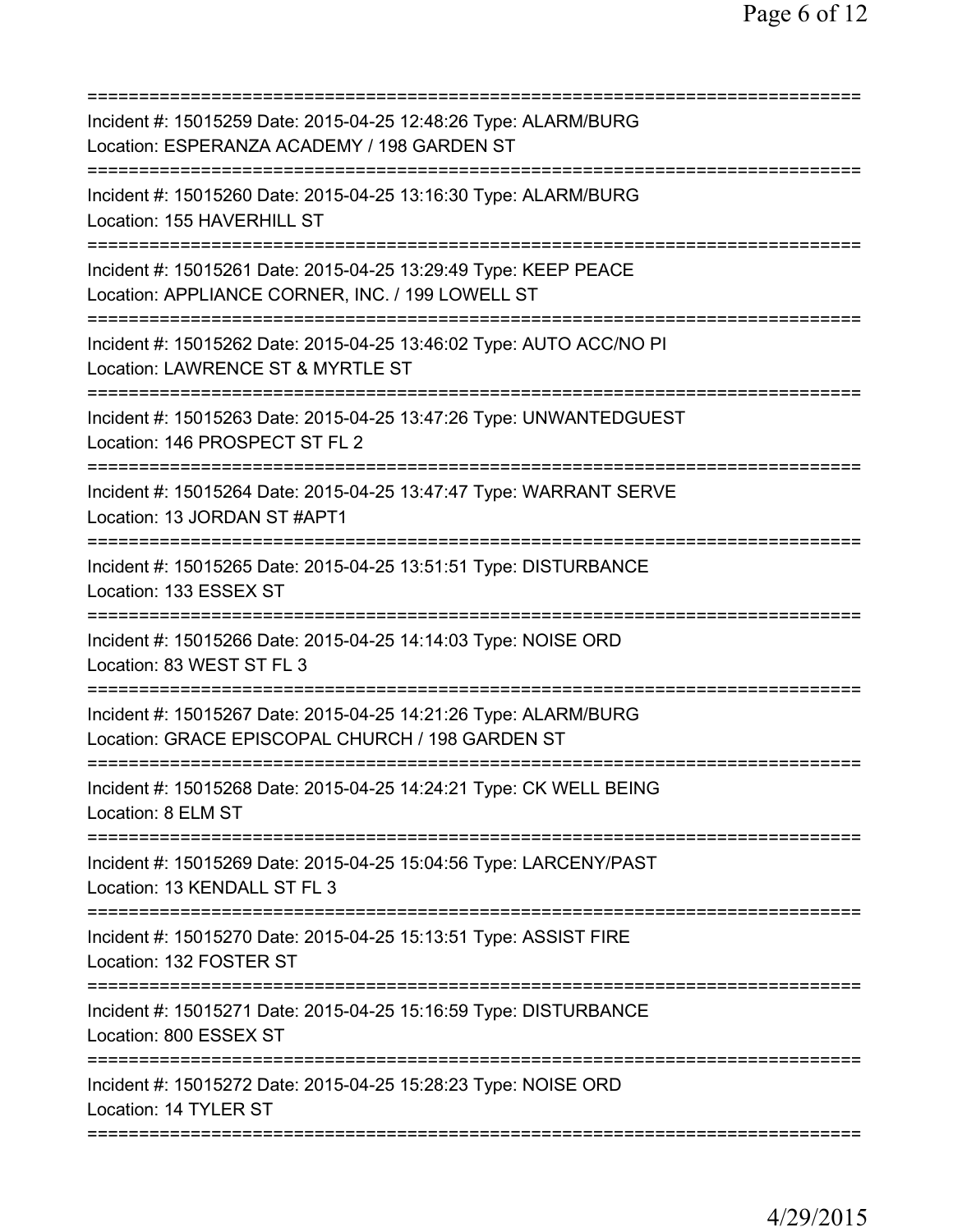| Incident #: 15015273 Date: 2015-04-25 15:44:32 Type: DISTURBANCE<br>Location: 102 MARKET ST FL 3                                                                                                |
|-------------------------------------------------------------------------------------------------------------------------------------------------------------------------------------------------|
| Incident #: 15015274 Date: 2015-04-25 15:48:25 Type: MEDIC SUPPORT<br>Location: CENTRAL BRIDGE / 0 MERRIMACK ST<br>:=====================                                                       |
| Incident #: 15015275 Date: 2015-04-25 15:50:36 Type: STOL/MV/PAS<br>Location: ALBION ST                                                                                                         |
| Incident #: 15015276 Date: 2015-04-25 15:53:00 Type: NOISE ORD<br>Location: 74 PARK ST                                                                                                          |
| Incident #: 15015277 Date: 2015-04-25 15:53:09 Type: M/V STOP<br>Location: 257 JACKSON ST                                                                                                       |
| Incident #: 15015278 Date: 2015-04-25 15:54:51 Type: M/V STOP<br>Location: 211 MERRIMACK ST                                                                                                     |
| Incident #: 15015279 Date: 2015-04-25 15:57:10 Type: UNWANTEDGUEST<br>Location: 73 DORCHESTER ST FL 2                                                                                           |
| Incident #: 15015280 Date: 2015-04-25 16:02:00 Type: LOST PROPERTY<br>Location: HAFFNERS GAS STATION / 469 HAVERHILL ST                                                                         |
| ;==================================<br>Incident #: 15015281 Date: 2015-04-25 16:20:42 Type: M/V STOP<br>Location: BROADWAY & HAVERHILL ST                                                       |
| Incident #: 15015282 Date: 2015-04-25 16:22:09 Type: ALARM/BURG<br>Location: ESPERANZA ACADEMY / 198 GARDEN ST                                                                                  |
| Incident #: 15015283 Date: 2015-04-25 16:25:09 Type: STOL/MV/PAS<br>Location: 1 GENERAL ST                                                                                                      |
| Incident #: 15015284 Date: 2015-04-25 16:25:42 Type: SUS PERS/MV<br>Location: PARTHUM SCHOOL / 255 E HAVERHILL ST<br>=====================================<br>================================= |
| Incident #: 15015285 Date: 2015-04-25 16:27:41 Type: SUS PERS/MV<br>Location: 18 CEDAR ST                                                                                                       |
| Incident #: 15015286 Date: 2015-04-25 16:30:26 Type: M/V STOP<br>Location: HAVERHILL ST & OXFORD ST                                                                                             |
| Incident #: 15015287 Date: 2015-04-25 16:39:57 Type: M/V STOP                                                                                                                                   |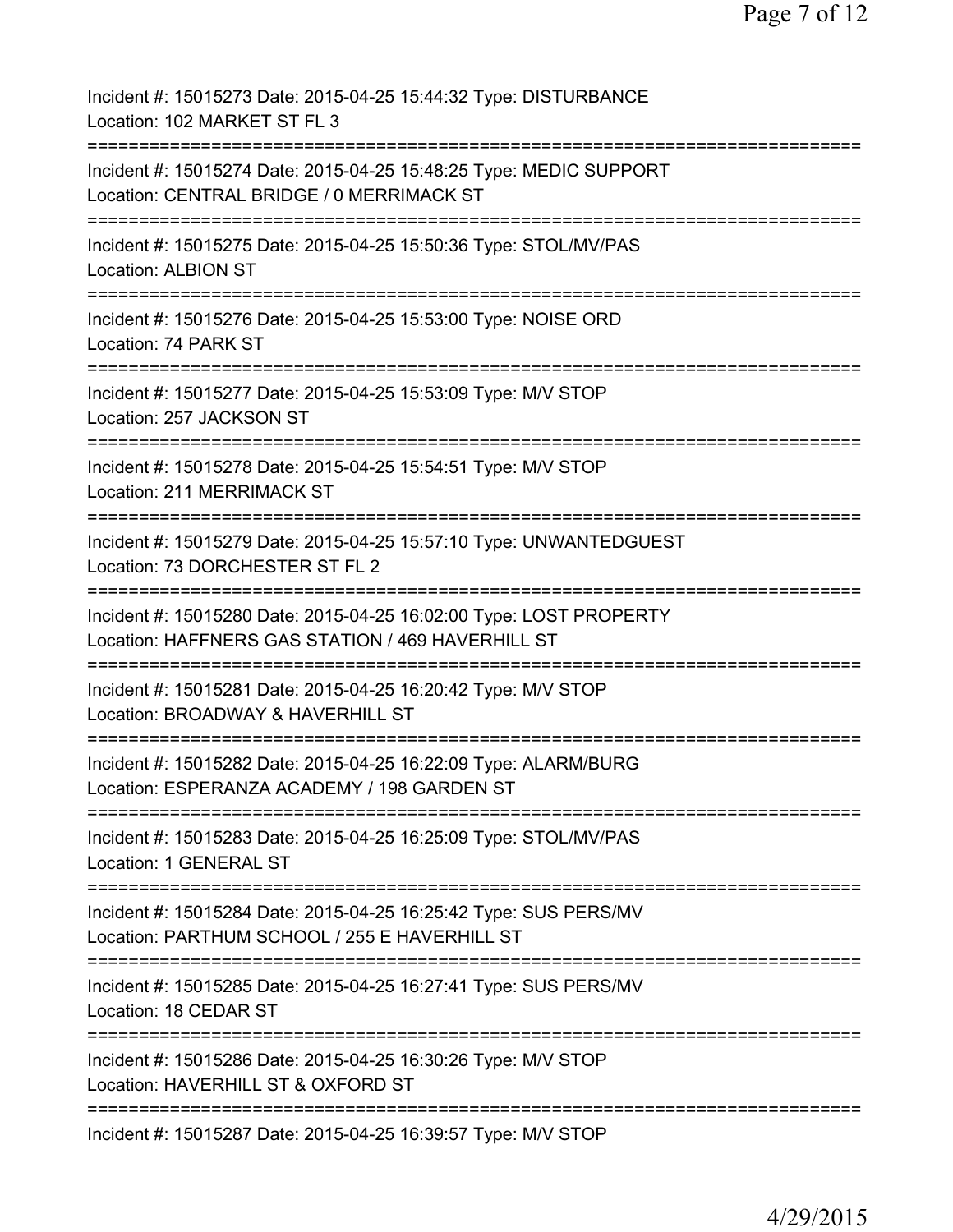| Location: FRANKLIN ST & GREEN ST<br>===========================                                                                        |
|----------------------------------------------------------------------------------------------------------------------------------------|
| Incident #: 15015288 Date: 2015-04-25 16:41:13 Type: M/V STOP<br>Location: 175 HAVERHILL ST<br>================================        |
| Incident #: 15015289 Date: 2015-04-25 16:46:44 Type: SUS PERS/MV<br>Location: 2 NIGHTINGALE CT                                         |
| Incident #: 15015290 Date: 2015-04-25 16:48:29 Type: SUS PERS/MV<br>Location: 57 KENNETH ST                                            |
| ======================<br>Incident #: 15015291 Date: 2015-04-25 16:50:09 Type: ALARM/BURG<br>Location: FROST / 33 HAMLET ST            |
| =====================<br>Incident #: 15015292 Date: 2015-04-25 16:51:44 Type: ALARM/BURG<br>Location: 1 GROCERY WY                     |
| Incident #: 15015293 Date: 2015-04-25 16:56:39 Type: THREATS<br>Location: SHELTER / 133 ESSEX ST #15<br>============================== |
| Incident #: 15015294 Date: 2015-04-25 17:11:01 Type: TEST QED<br>Location: 27 LAFAYETTE AV                                             |
| Incident #: 15015295 Date: 2015-04-25 17:12:17 Type: TEST QED<br>Location: 29 LAFAYETTE AV                                             |
| Incident #: 15015299 Date: 2015-04-25 17:15:01 Type: MAL DAMAGE<br>Location: 65 RESERVOIR ST                                           |
| Incident #: 15015296 Date: 2015-04-25 17:19:45 Type: ALARM/BURG<br>Location: RESD; PARIS 9784238285 / 59 WEARE ST                      |
| Incident #: 15015297 Date: 2015-04-25 17:23:05 Type: DOMESTIC/PROG<br>Location: 137 ARLINGTON ST FL 1                                  |
| Incident #: 15015298 Date: 2015-04-25 17:25:36 Type: GENERAL SERV<br>Location: 132 GILBERT ST                                          |
| =========<br>Incident #: 15015300 Date: 2015-04-25 17:27:53 Type: AUTO ACC/NO PI<br>Location: BROADWAY LIQUORS STORE / 434 BROADWAY    |
| Incident #: 15015301 Date: 2015-04-25 17:31:11 Type: MAL DAMAGE<br>Location: 27-29 LAFAYETTE AV                                        |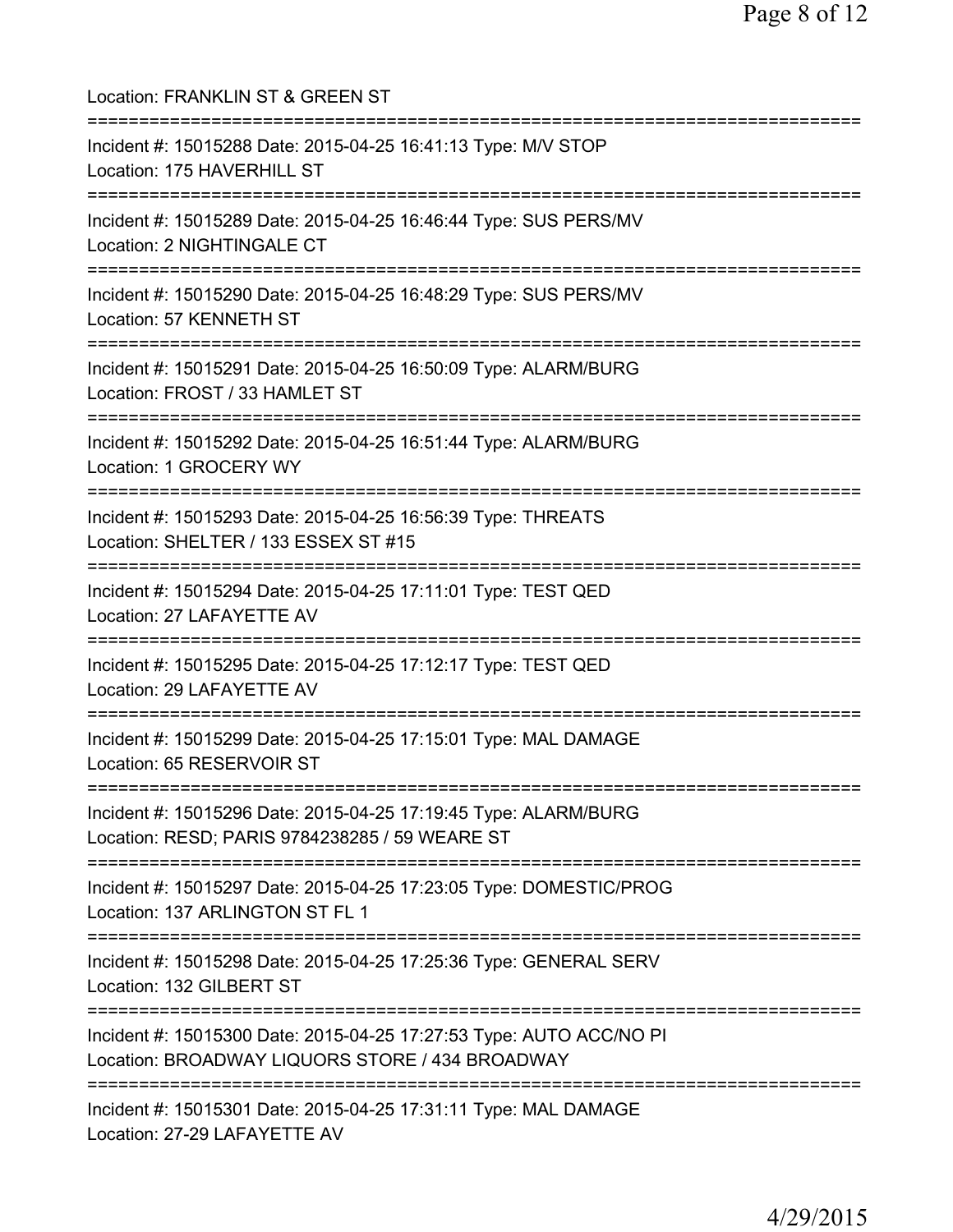| Incident #: 15015302 Date: 2015-04-25 17:51:02 Type: HIT & RUN M/V<br>Location: LAWRENCE ST & PARK ST                                        |
|----------------------------------------------------------------------------------------------------------------------------------------------|
| Incident #: 15015303 Date: 2015-04-25 18:03:26 Type: M/V STOP<br>Location: ESSEX ST & NEWBURY ST                                             |
| Incident #: 15015305 Date: 2015-04-25 18:06:19 Type: SUS PERS/MV<br>Location: AVON ST & WILMOT ST                                            |
| Incident #: 15015304 Date: 2015-04-25 18:07:30 Type: EXTRA SURVEIL<br>Location: 46 KINGSTON ST                                               |
| Incident #: 15015306 Date: 2015-04-25 18:27:15 Type: M/V STOP<br>Location: 151 BOWDOIN ST                                                    |
| Incident #: 15015307 Date: 2015-04-25 18:32:43 Type: SUS PERS/MV<br>Location: 44 ROWE ST                                                     |
| ===============<br>Incident #: 15015308 Date: 2015-04-25 18:42:07 Type: ALARM/BURG<br>Location: CITY HALL / 200 COMMON ST                    |
| Incident #: 15015309 Date: 2015-04-25 18:54:29 Type: GUN CALL<br>Location: MYRTLE ST & WILLOW ST                                             |
| Incident #: 15015310 Date: 2015-04-25 19:10:24 Type: M/V STOP<br>Location: BUNKERHILL ST & MYRTLE ST                                         |
| Incident #: 15015311 Date: 2015-04-25 19:16:26 Type: ALARM/BURG<br>Location: JANSON RESIDENCE / 9 LENOX CIR                                  |
| =====================================<br>Incident #: 15015312 Date: 2015-04-25 19:20:09 Type: AUTO ACC/PI<br>Location: FOSTER ST & MARKET ST |
| Incident #: 15015313 Date: 2015-04-25 19:21:12 Type: NOISE ORD<br>Location: 30 KENDALL ST FL 1                                               |
| Incident #: 15015314 Date: 2015-04-25 19:22:06 Type: DISTURBANCE<br>Location: 3 JENNINGS ST                                                  |
| Incident #: 15015315 Date: 2015-04-25 19:23:29 Type: LOUD NOISE<br>Location: 130 COMMON ST                                                   |
|                                                                                                                                              |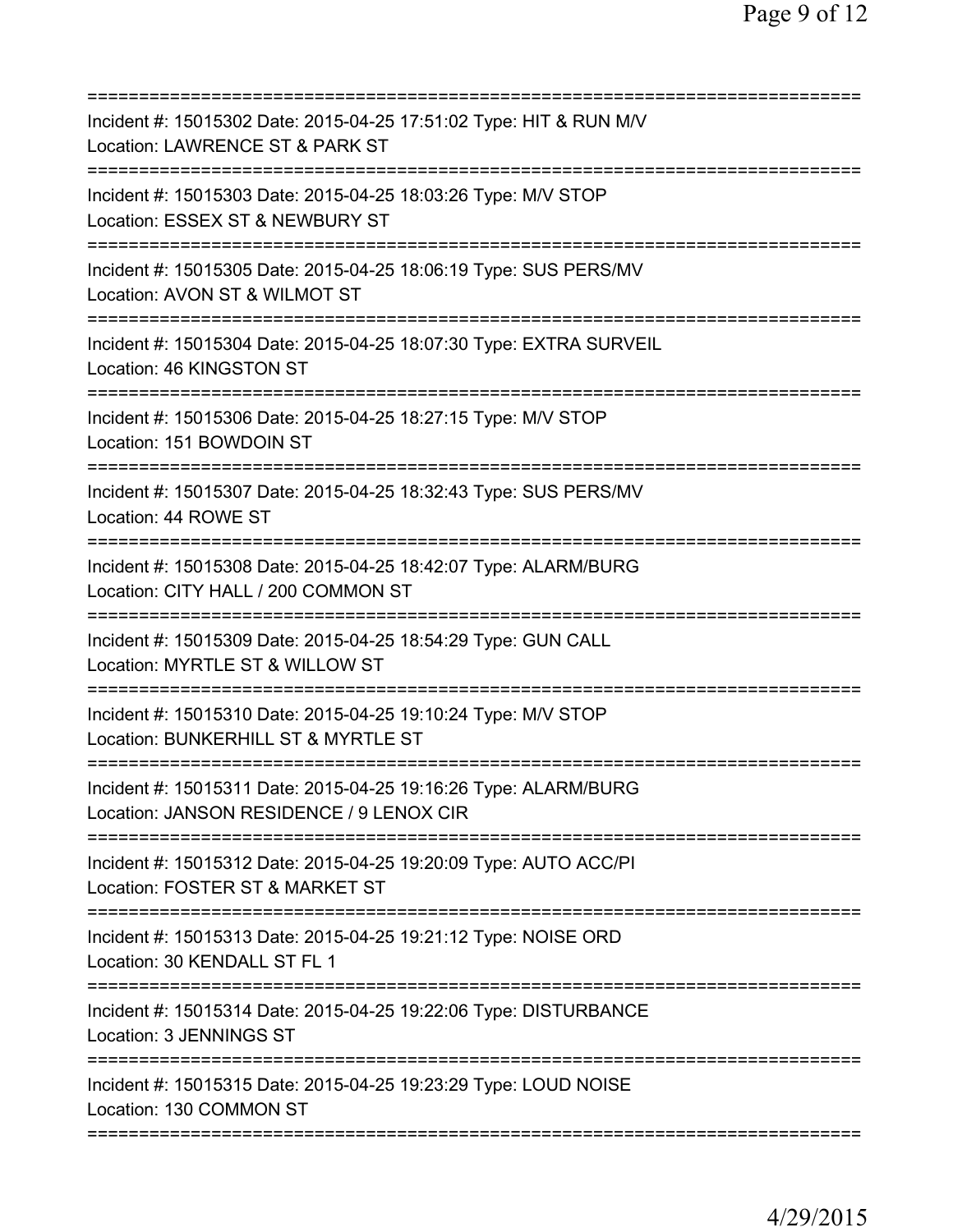| Incident #: 15015316 Date: 2015-04-25 19:48:10 Type: M/V STOP<br>Location: MERRIMACK ST & S BROADWAY                 |
|----------------------------------------------------------------------------------------------------------------------|
| Incident #: 15015317 Date: 2015-04-25 19:50:46 Type: NOISE ORD<br>Location: 15 BOWDOIN ST                            |
| Incident #: 15015318 Date: 2015-04-25 20:07:17 Type: M/V STOP<br>Location: DORCHESTER ST & S UNION ST                |
| :=======================<br>Incident #: 15015319 Date: 2015-04-25 20:10:03 Type: M/V STOP<br>Location: 84 JACKSON ST |
| Incident #: 15015320 Date: 2015-04-25 20:27:57 Type: A&B D/W PAST<br>Location: 323 HOWARD ST #2                      |
| Incident #: 15015321 Date: 2015-04-25 20:37:06 Type: M/V STOP<br>Location: 25 SPRINGFIELD ST                         |
| Incident #: 15015322 Date: 2015-04-25 20:38:48 Type: M/V STOP<br>Location: 209 JACKSON ST                            |
| Incident #: 15015323 Date: 2015-04-25 20:43:57 Type: TENANT PROB<br>Location: 109 MARKET ST                          |
| Incident #: 15015324 Date: 2015-04-25 20:54:08 Type: MAN DOWN<br>Location: 61 ABBOTT ST                              |
| Incident #: 15015325 Date: 2015-04-25 20:56:25 Type: NOISE ORD<br>Location: 15 BOWDOIN ST                            |
| Incident #: 15015326 Date: 2015-04-25 20:59:45 Type: KEEP PEACE<br>Location: 121 ABBOTT ST                           |
| Incident #: 15015327 Date: 2015-04-25 21:12:12 Type: A&B D/W PAST<br><b>Location: 10 KENDRICK ST</b>                 |
| Incident #: 15015328 Date: 2015-04-25 21:13:31 Type: MISSING PERS<br>Location: ALLEN ST & GENERAL ST                 |
| Incident #: 15015332 Date: 2015-04-25 21:14:50 Type: MAL DAMAGE<br>Location: 237 PROSPECT ST                         |
| Incident #: 15015329 Date: 2015-04-25 21:15:35 Type: B&E/PROG                                                        |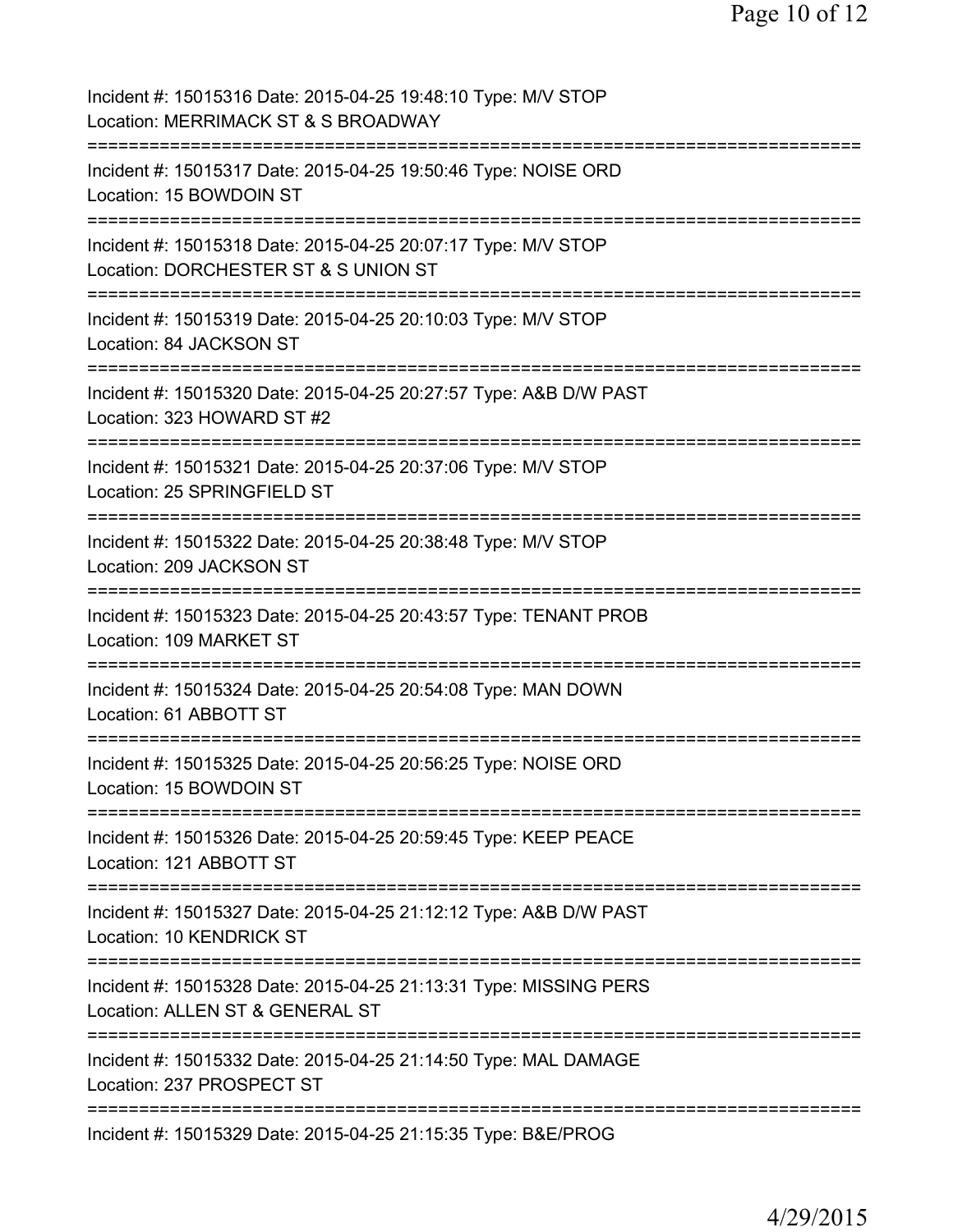Location: 17 BEACON ST =========================================================================== Incident #: 15015330 Date: 2015-04-25 21:17:04 Type: M/V STOP Location: CANAL ST & HAMPSHIRE ST =========================================================================== Incident #: 15015331 Date: 2015-04-25 21:19:07 Type: SUS PERS/MV Location: 129 ESSEX ST =========================================================================== Incident #: 15015333 Date: 2015-04-25 21:36:05 Type: CK WELL BEING Location: 67 JAMAICA ST =========================================================================== Incident #: 15015334 Date: 2015-04-25 21:59:16 Type: VIO CITY ORD Location: GALE ST & GREENWOOD ST =========================================================================== Incident #: 15015335 Date: 2015-04-25 22:23:49 Type: NOISE ORD Location: PARK ST & WILLOW ST =========================================================================== Incident #: 15015336 Date: 2015-04-25 22:29:30 Type: DISTURBANCE Location: 15 SARGENT AV =========================================================================== Incident #: 15015337 Date: 2015-04-25 22:30:37 Type: KEEP PEACE Location: 129 WATER ST FL 1 =========================================================================== Incident #: 15015338 Date: 2015-04-25 22:39:20 Type: M/V STOP Location: AMHERST ST & ANDOVER ST =========================================================================== Incident #: 15015339 Date: 2015-04-25 22:40:48 Type: MISSING PERS Location: 322 MARKET ST FL 2 =========================================================================== Incident #: 15015340 Date: 2015-04-25 22:54:04 Type: NOISE ORD Location: 112 BERNARD AV =========================================================================== Incident #: 15015341 Date: 2015-04-25 22:55:26 Type: DISTURBANCE Location: 25 SPRINGFIELD ST FL 3 =========================================================================== Incident #: 15015342 Date: 2015-04-25 23:03:22 Type: DOMESTIC/PROG Location: 34 SHATTUCK ST =========================================================================== Incident #: 15015343 Date: 2015-04-25 23:05:32 Type: M/V STOP Location: 499 ESSEX ST =========================================================================== Incident #: 15015344 Date: 2015-04-25 23:12:28 Type: M/V STOP Location: BROADWAY & CANAL ST